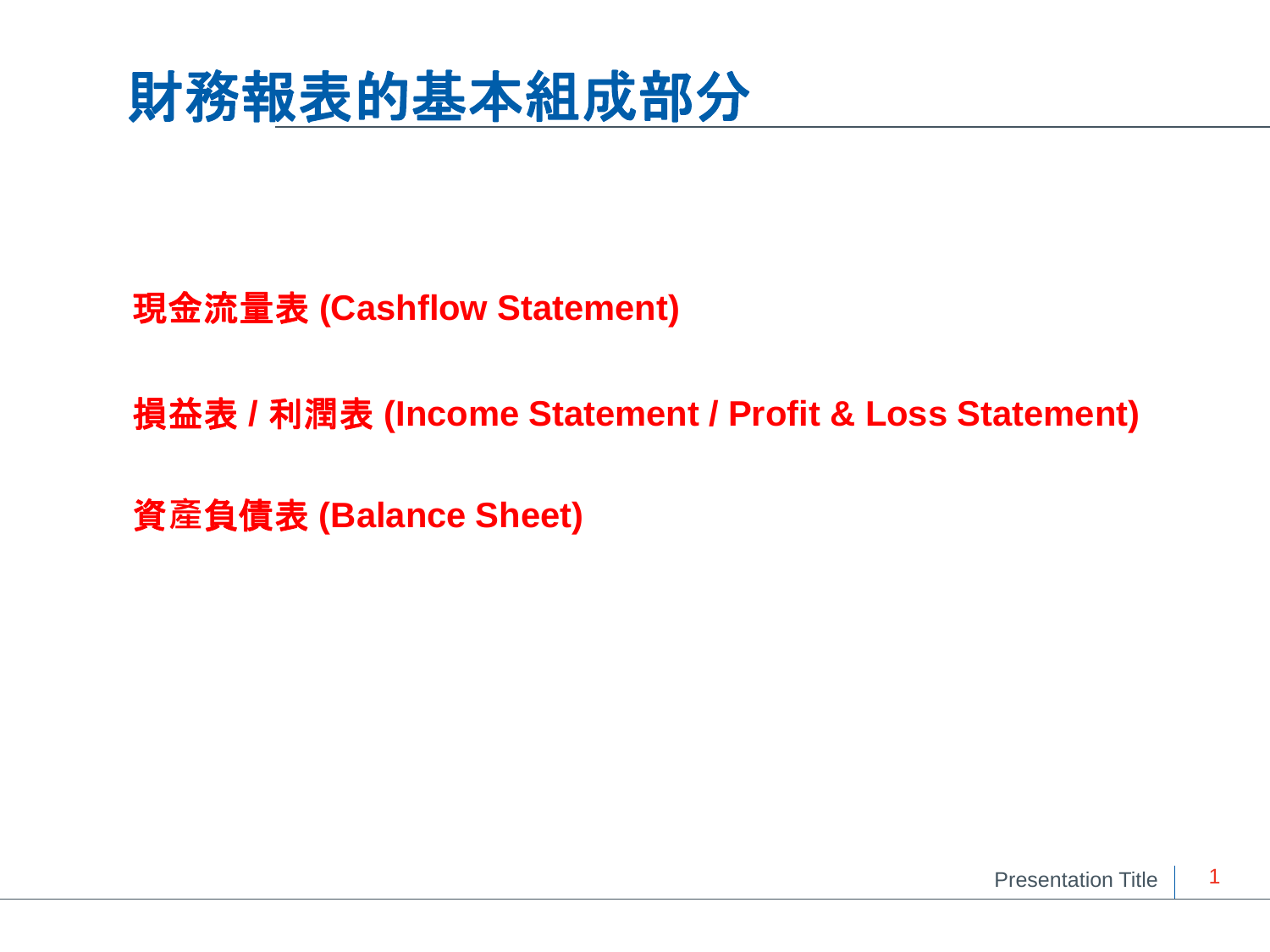

#### 用途

■ 顯示公司的現金流入和流出

### 基本組成部分

- 經營業務
- 投資活動
- 融資活動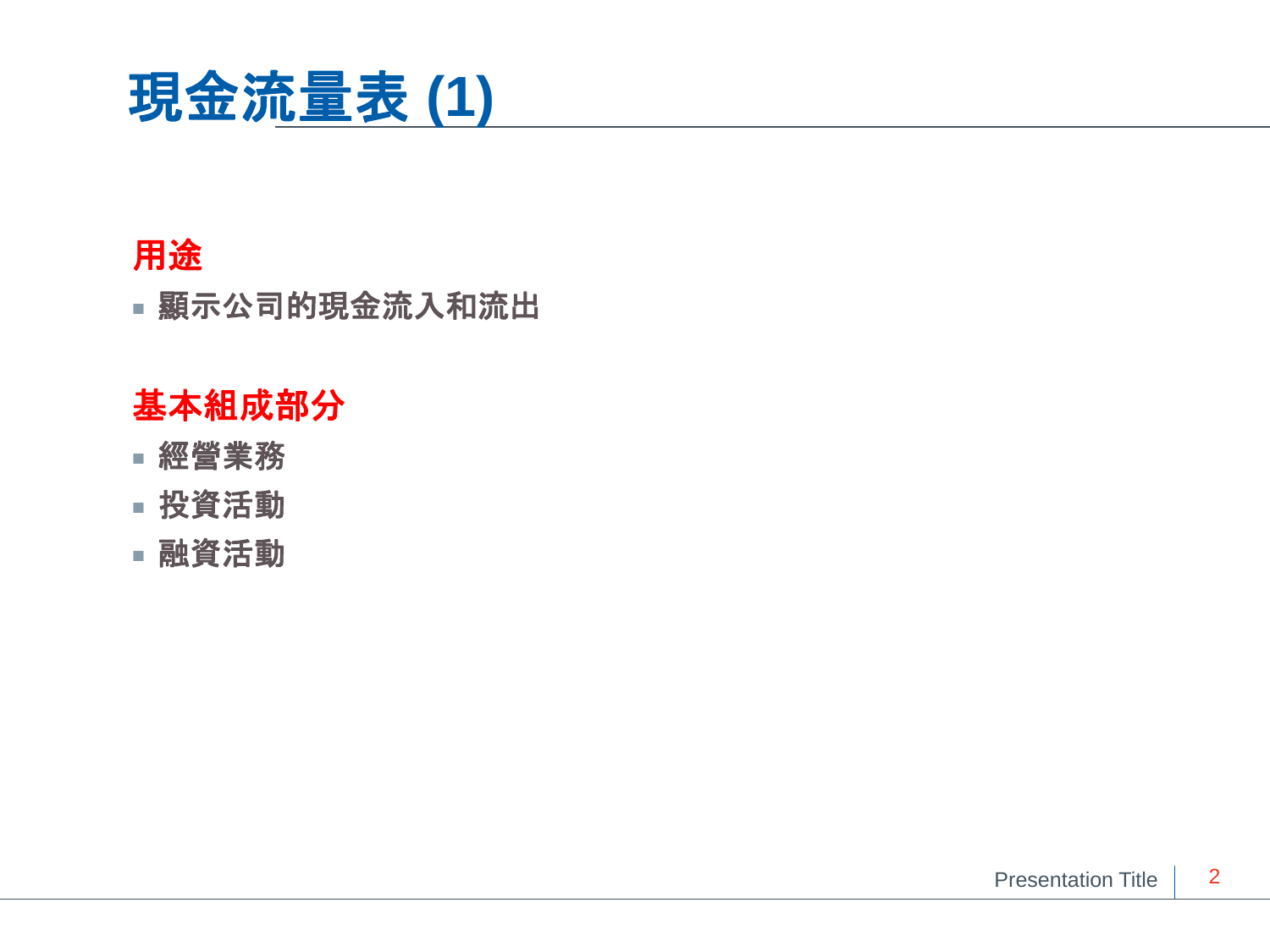

#### 經營業務

- 收到**:** 銷售商品、提供服 務 、經營租賃等
- 支付**:** 購買商品、接受服 務、廣告宣傳、交納**稅**金等

#### 投資活動

- 支付**:** 購建固定資**產**等長期資**產**和對外投資等
- 收到**:** 收回投資、取得投資收益、處置長期資**產**等

#### 融資活動

- 收到**:** 接受投資、借入款項、發行債券等
- 支付**:** 償還借款、償還債券、支付利息、分配股利等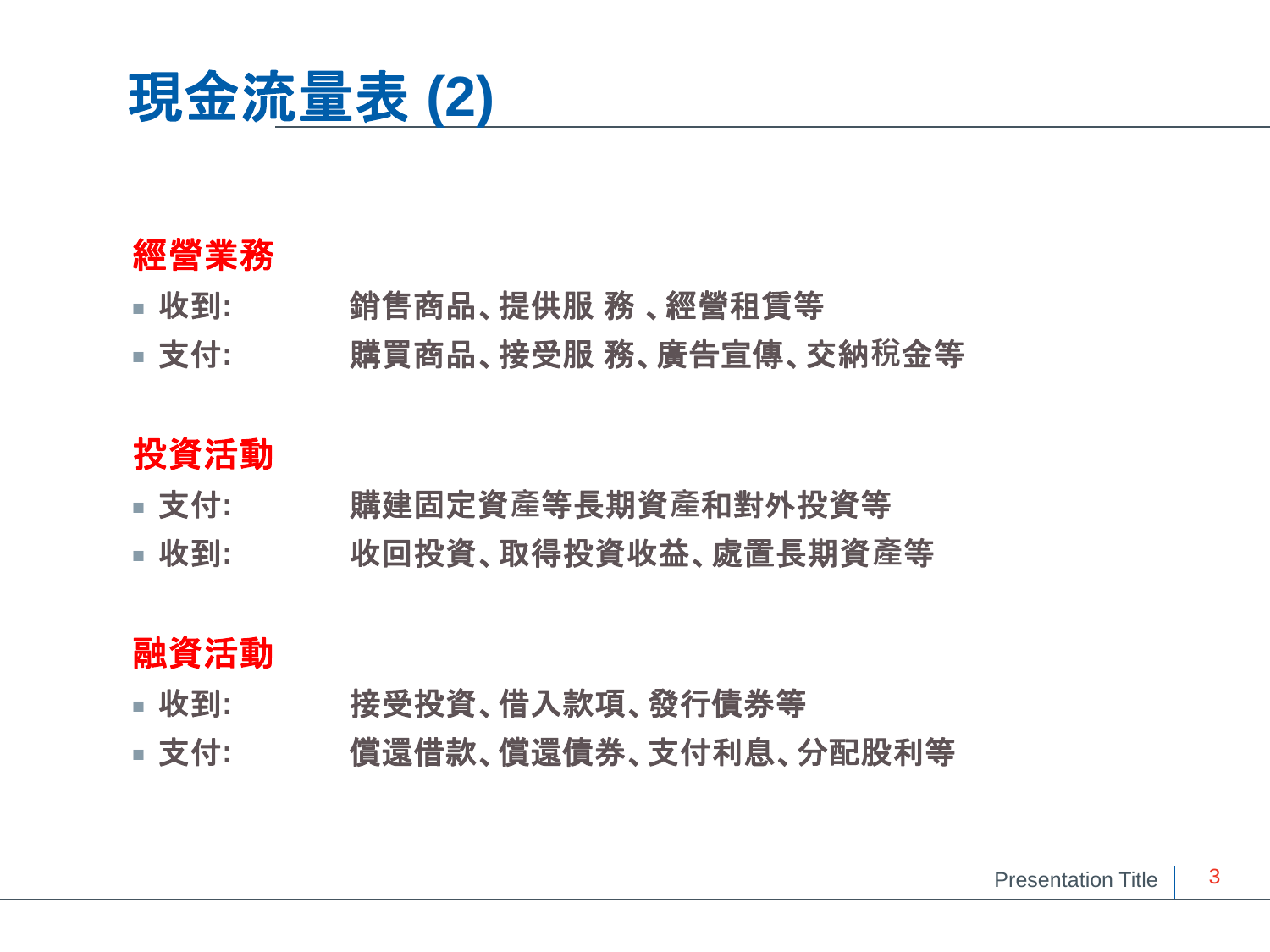

#### 檢**查**點

■ 資**產**負債表上的現金 **=** 從前期結存下來的現金 **+** 本期間的現金的增加**/** 減少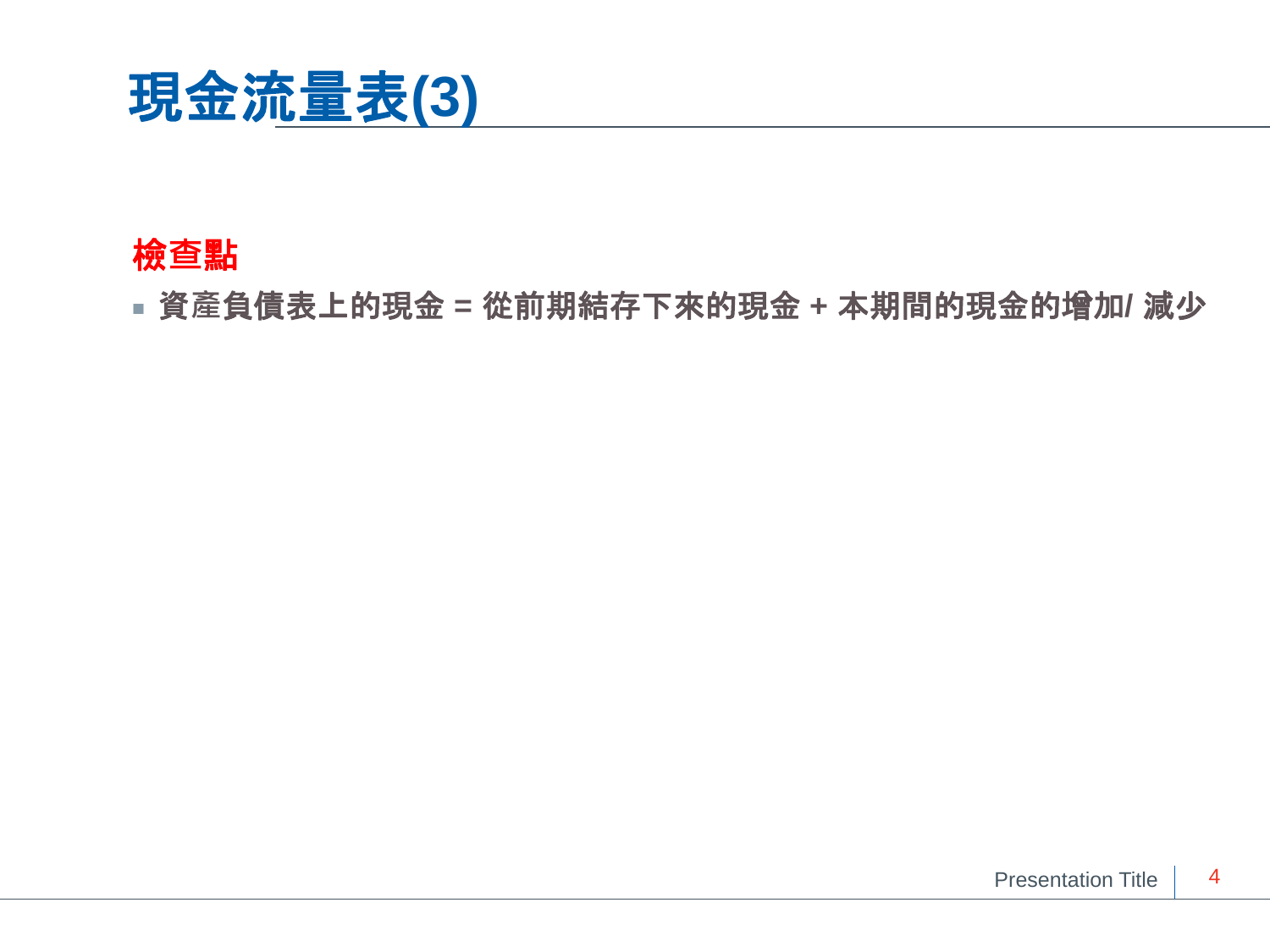

#### 財務分析 **-** 主要財務指標

- 現金到期債務比率 **=** 經營活動現金凈流量 **/** 本期到期的債務
	- 體現企業的償還到期債務的能力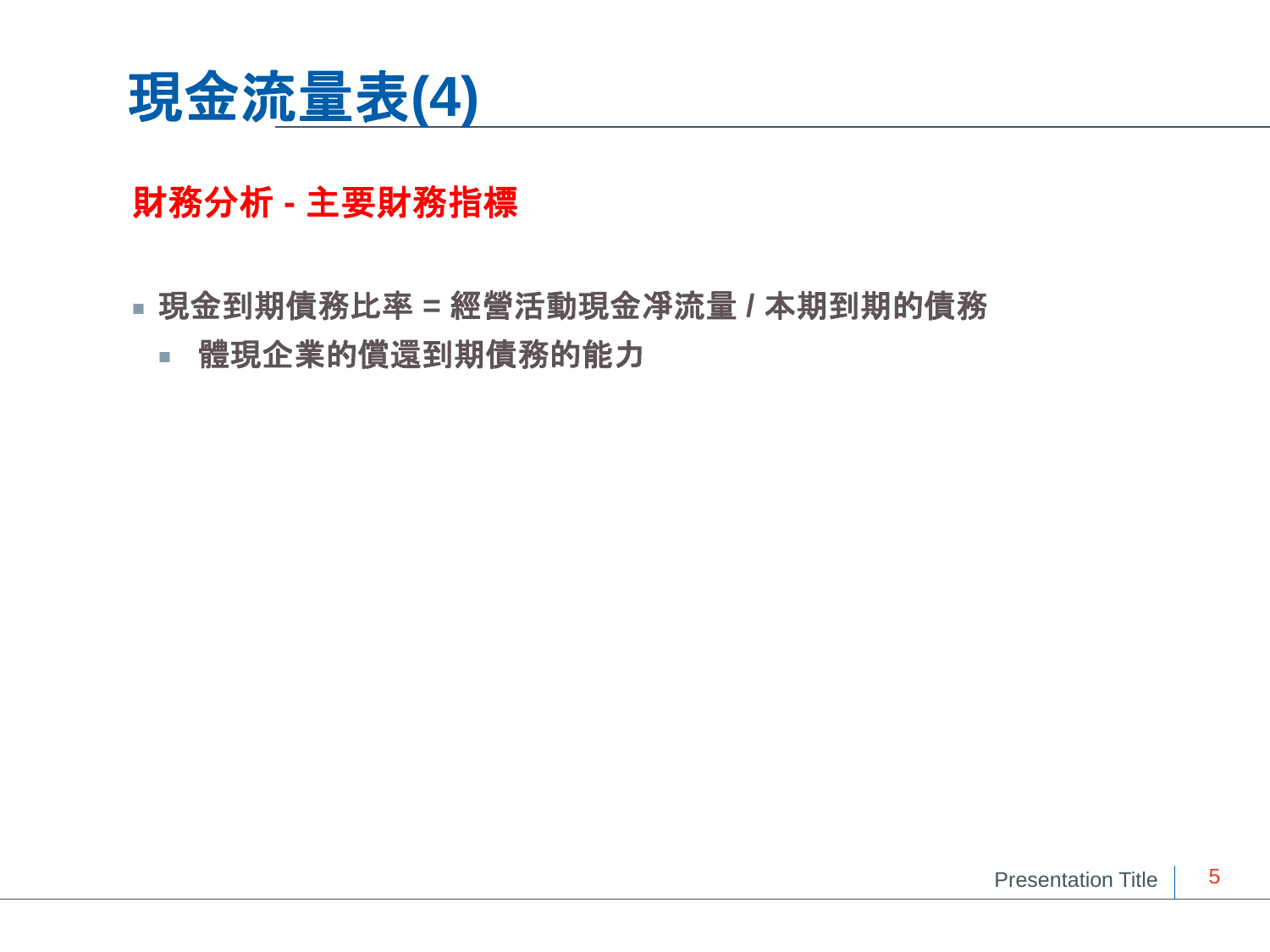# 損益表 **/** 利潤表 **(1)**

## 用途

■ 計算及顯示公司的盈利狀況

## 基本組成部分

- 收入 **(Income)**
- 支出 **(Expenses)**
- **稅**金 **(Tax)**
- 盈利或虧損 **(Profits or Losses)**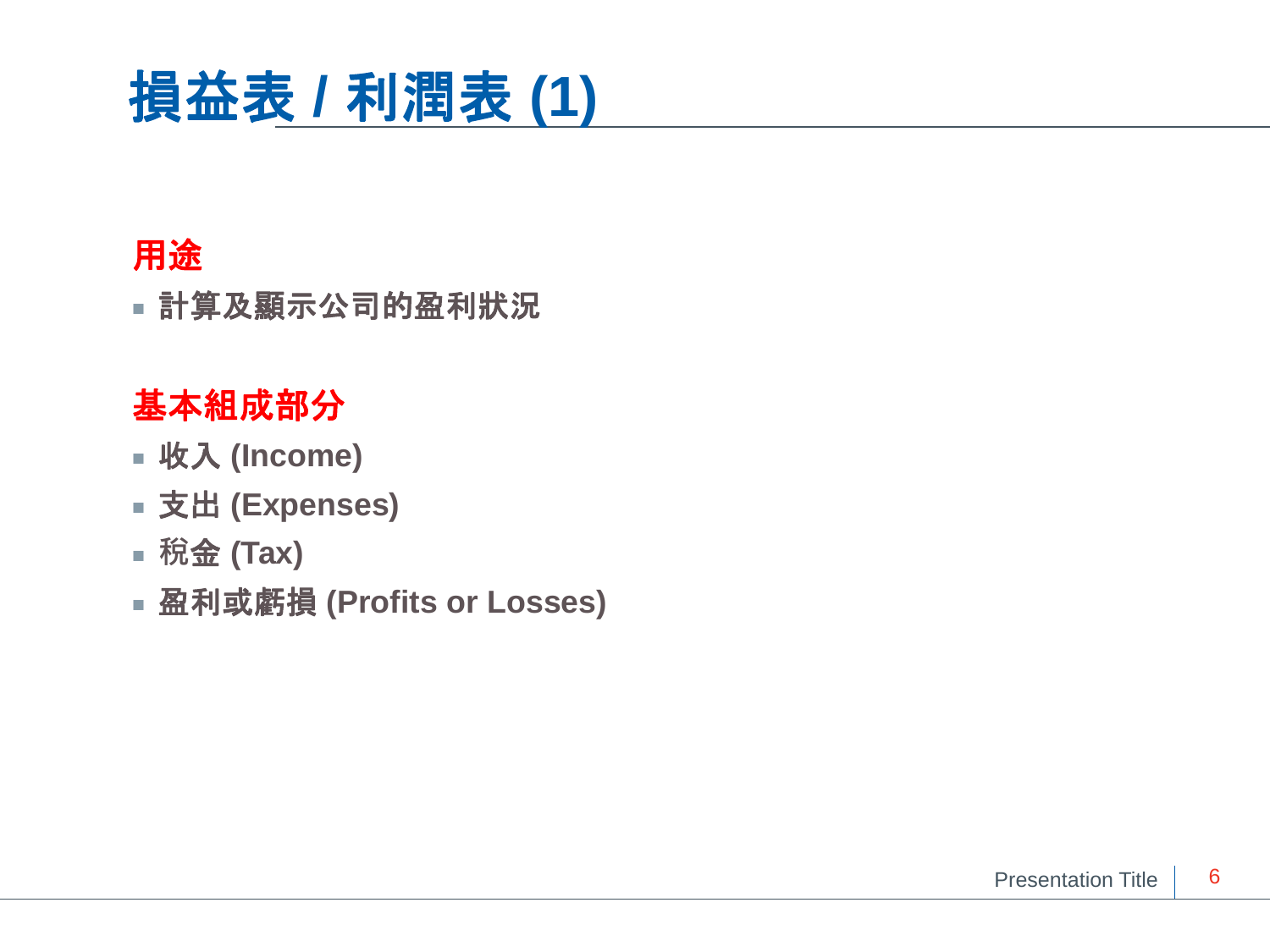# 損益表 **/** 利潤表**(2)**

## 收入 **(Income)**

- 銷售收入 **(Sales income)**
- 其他,包括利息、政府補貼、

## 支出 **(Expenses)**

- 生**產**成本 **(Cost of Production)**
- 銷售費用 **(Selling Expenses)**
- 一般行政及管理開支 **(General & Administration Expenses)**
- 固定資**產**折舊 **(Depreciation)**
- 利息 **(Interest Expense)**

## **稅**金 **(Tax)**

- 首**200**萬元利潤的利得**稅稅**率**: 8.25%**
- 利潤**200**萬元後的利得**稅稅**率**: 16.5%**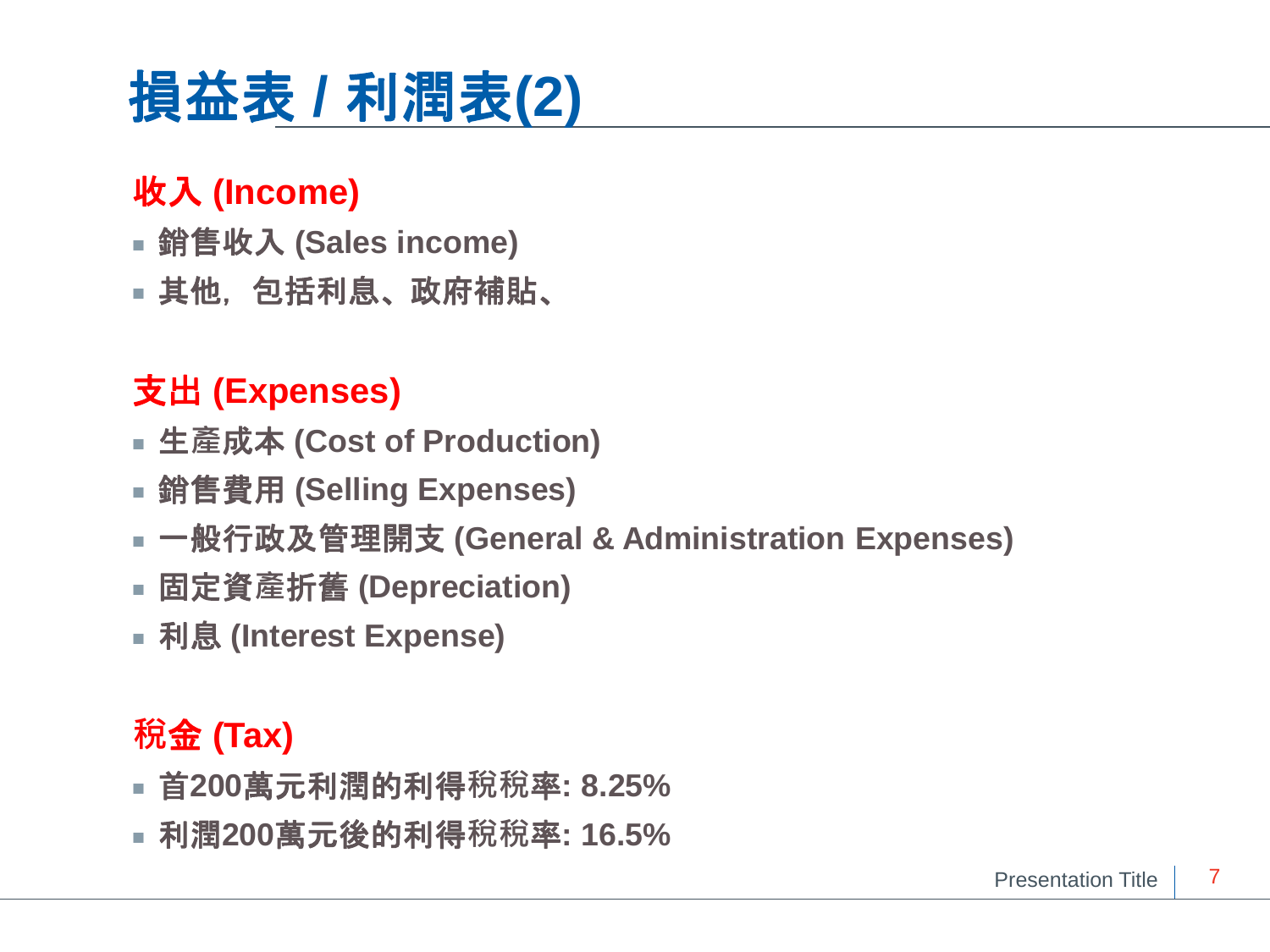# 損益表 **/** 利潤表**(3)**

## 生**產**成本 **(Cost of Production)**

- 直接材料 **–** 原材料及輔料
- 直接人工 **–** 工資及獎金、福利費等
- 製造費用 **–** 廠房、機器、車輛及設備等設施的折舊或租賃開支、設施備件、 燃料、設施維修費及保險等

### 銷售費用 **(Selling Expenses)**

- 直接費用 **–** 包裝費、運輸費、裝卸費、展覽費、廣告費、 倉庫租賃費等
- 銷售部費用 **–**工資及獎金、福利費、差旅費、折舊費、修理費、物料消耗等

### 一般行政及管理開支 **(General & Administration Expenses)**

- 人工 **–** 工資及獎金、福利費等
- 租金
- Presentation Title ■ 其他 **–** 審計費、法律及專業費用、差旅費、保險、水電煤、維修及保養、 印刷及文具、辦公用品、通訊、折舊、公司註冊費等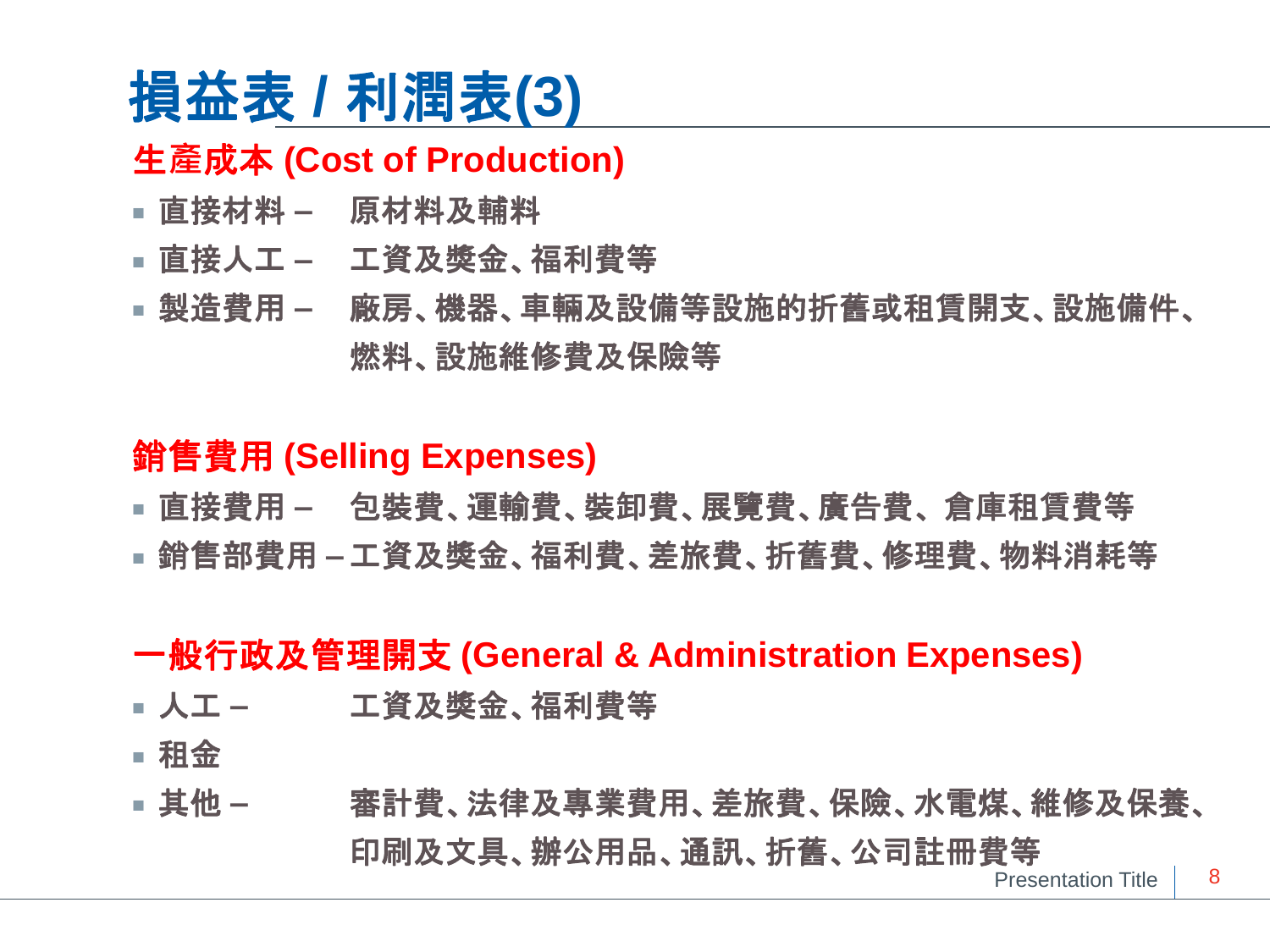# 損益表 **/** 利潤表**(4)**

## 我們在哪裡可以找到這些費用成本**???**

#### 機器、材料

- 直接從網上一些**B2B** 的網站找一樣或類似的機器、原料價格
- 從淘寶類型的網站的成品價格推算

### 人工

■ 勞工處、**JobsDB** 等

### 租金

■ 中原、美聯工商鋪網站

#### 其他費用

■ 先計算主要成本, 接下來以此的一定比例補足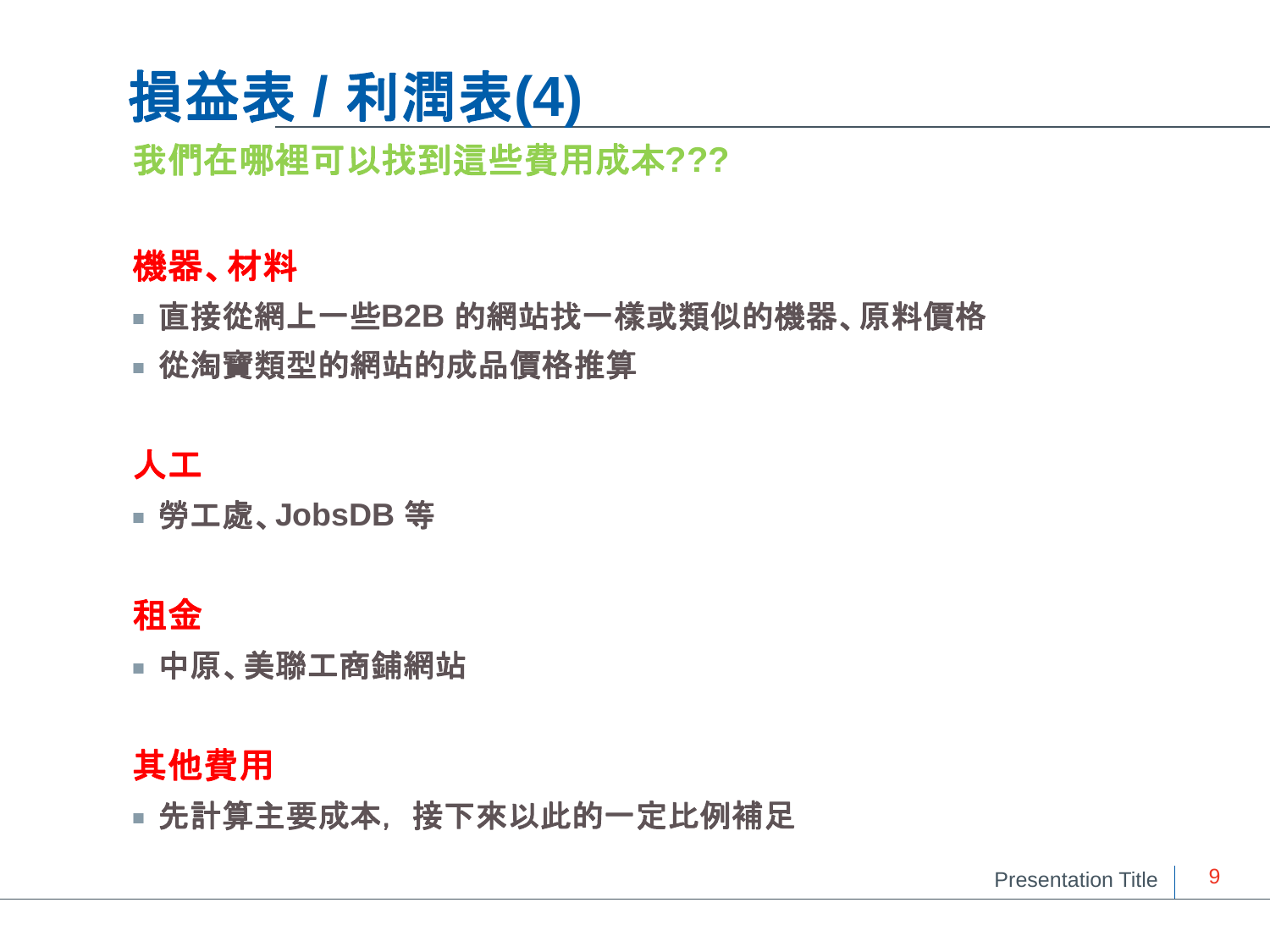

#### 檢**查**點

■ 股東權益 **=** 以前累計利潤 **+** 本期利潤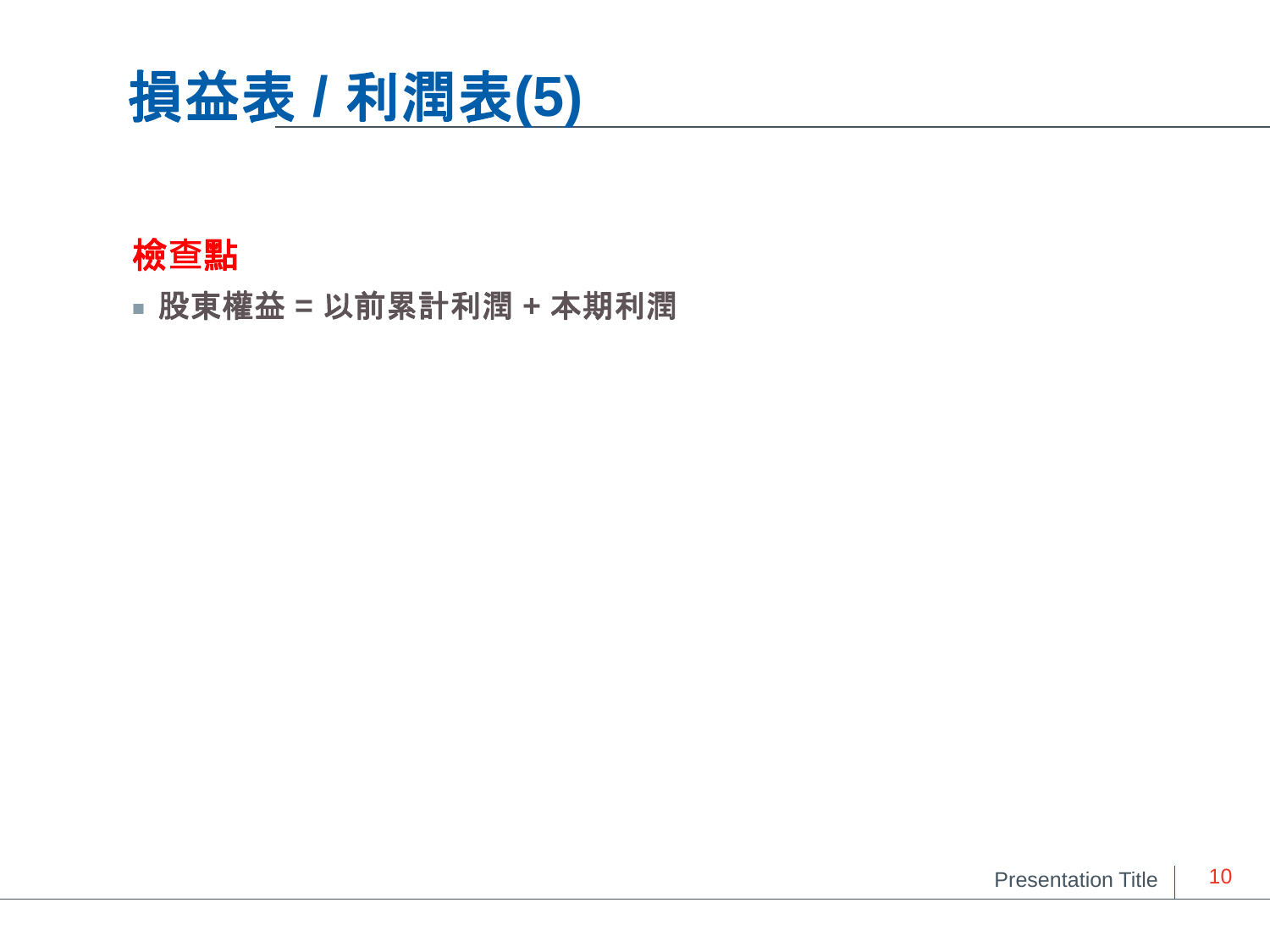## 損益表 **/** 利潤表**(6)**

## 財務分析 **-** 主要財務指標

- 銷售凈利率 **=** 凈利潤 **/** 銷售收入**\*100%**
- **Net Profit margin ratio**
	- 反映每一元銷售收入帶來的凈利潤是多少
- 凈資**產**收益率 **=** 凈利潤 **/ [(**期初股東權益 **+** 期末股東權益**) / 2] \* 100%**
- **Return on Equity**
	- 衡量股東權益的綜合利用效果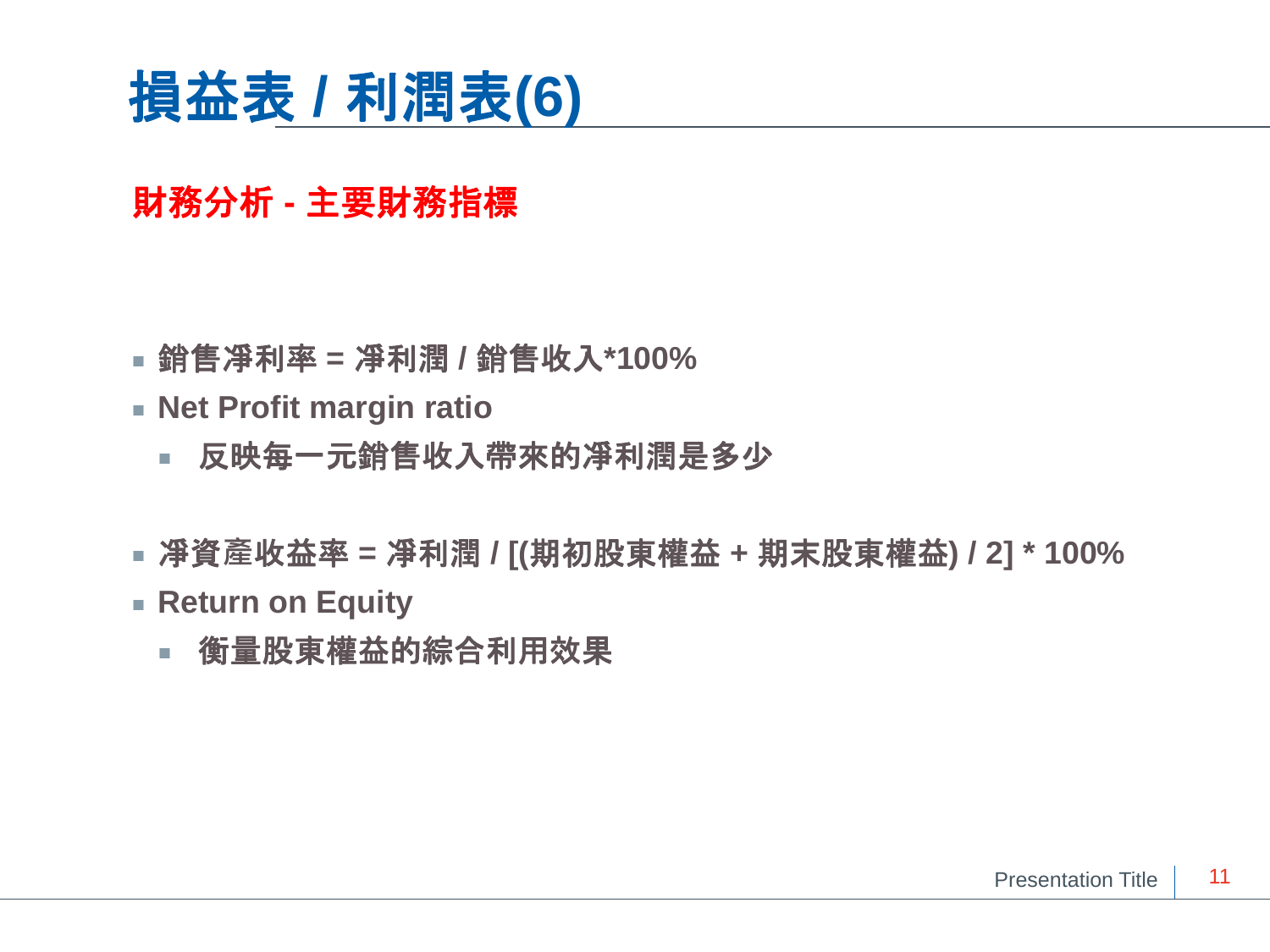

### 用途

■ 記錄公司資**產**、負債與股東權益的關係

## 基本組成部分

- 資**產 (Assets)**
- 負債 **(Liabilities)**
- 股東權益 **(Shareholders' Equity)**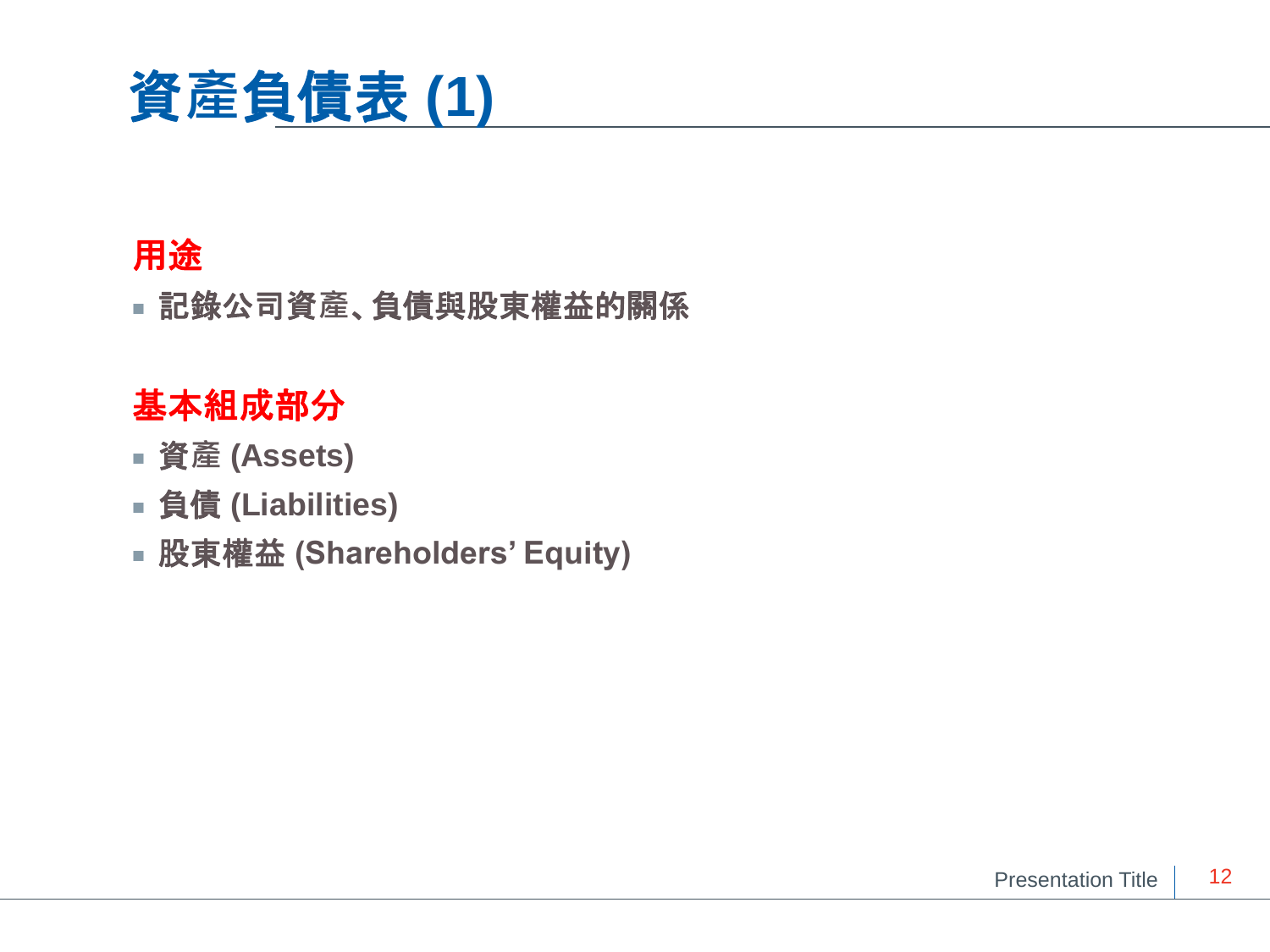# 資**產**負債表 **(2)**

## 資**產 (Assets)**

- 固定資**產 (**能使用一年以上的物業,廠房及設備**) (Fixed Assets)**
- 存貨 **(Inventories)**
- 應收賬款 **(Receivables)**
- 現金 **(Cash)**

## 負債 **(Liabilities)**

- 應付賬款 **(Payables)**
- 借貸 **(Loans)**
- 應付**稅**項 **(Tax payables)**

## 股東權益

- 投資金額 **(Share Capital)**
- 累計利潤 **(Retained Earnings)**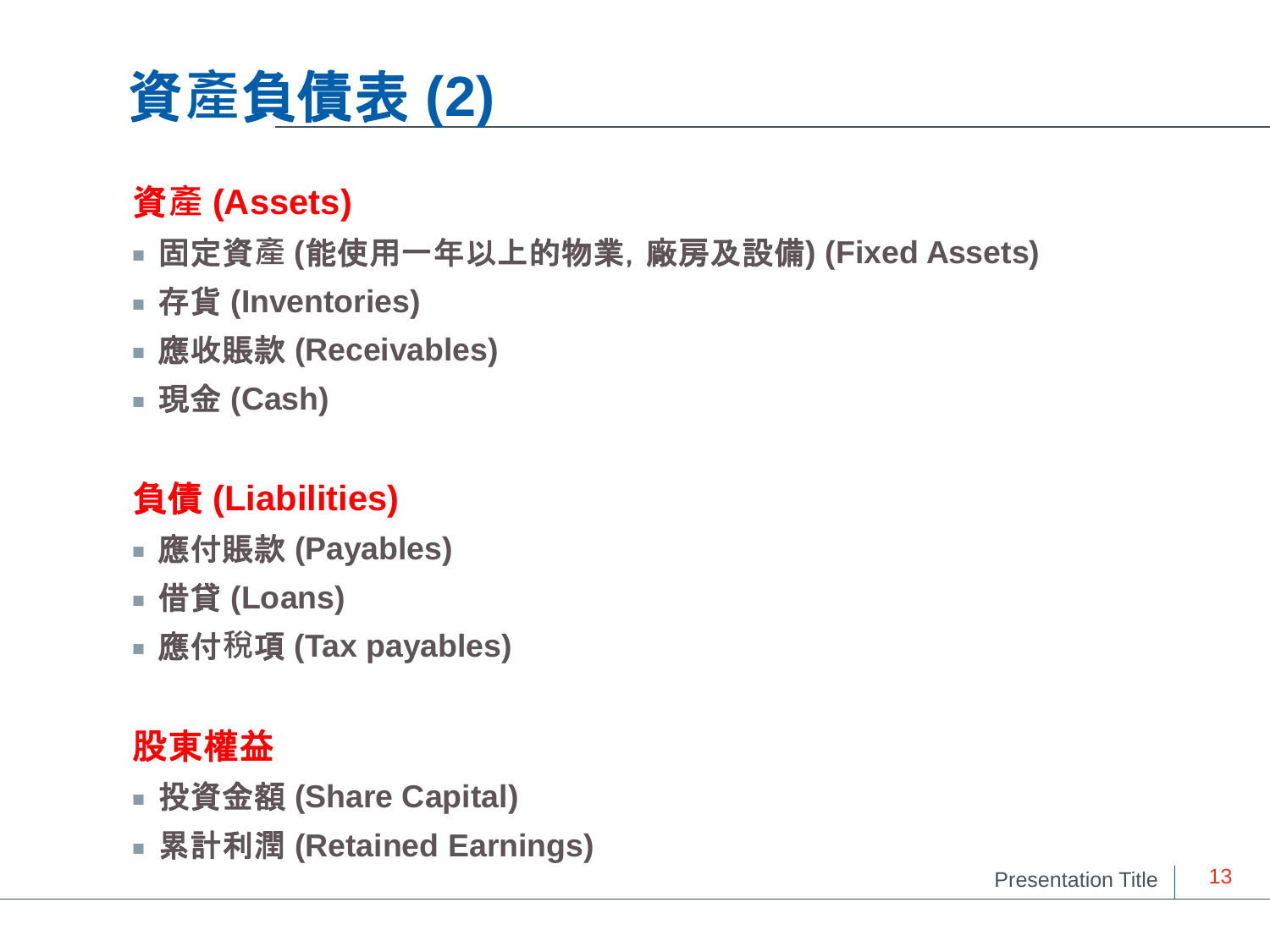

#### 檢**查**點

- 資**產 +** 負債 **=** 股東權益
- 股東權益 **=** 投資金額 **+** 累計利潤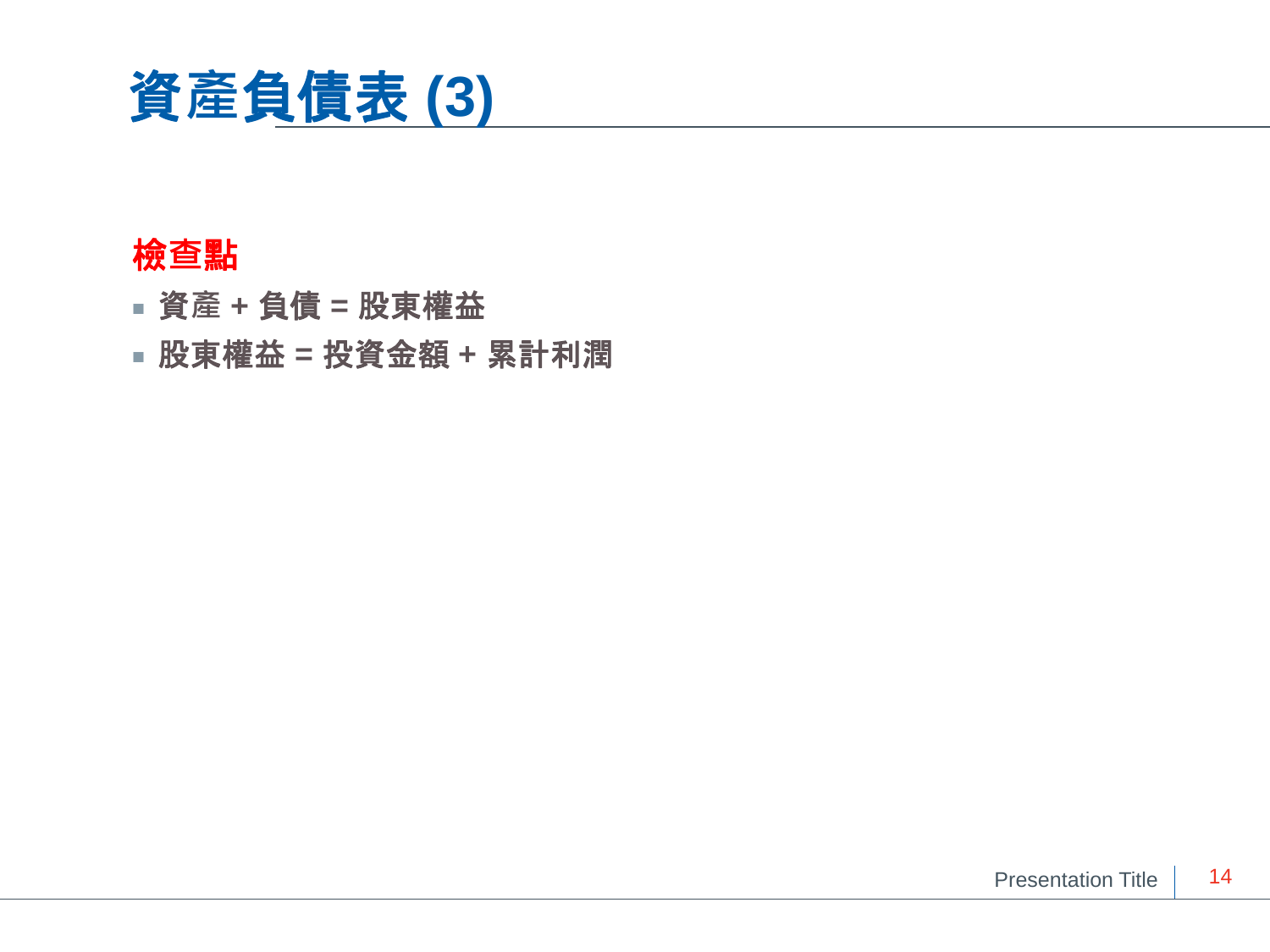## 資**產**負債表 **(4)**

### 財務分析 **-** 主要財務指標

- 凈資**產**比率 **=** 股東權益總額 **/** 總資**產**
	- 償債安全性
	- 一般在**50%**左右
- 已獲利息倍數 **=** 息**稅**前利潤 **/** 利息費用
	- 衡量企業償付借款利息的能力
	- 一般在2 至 2.5 倍左右